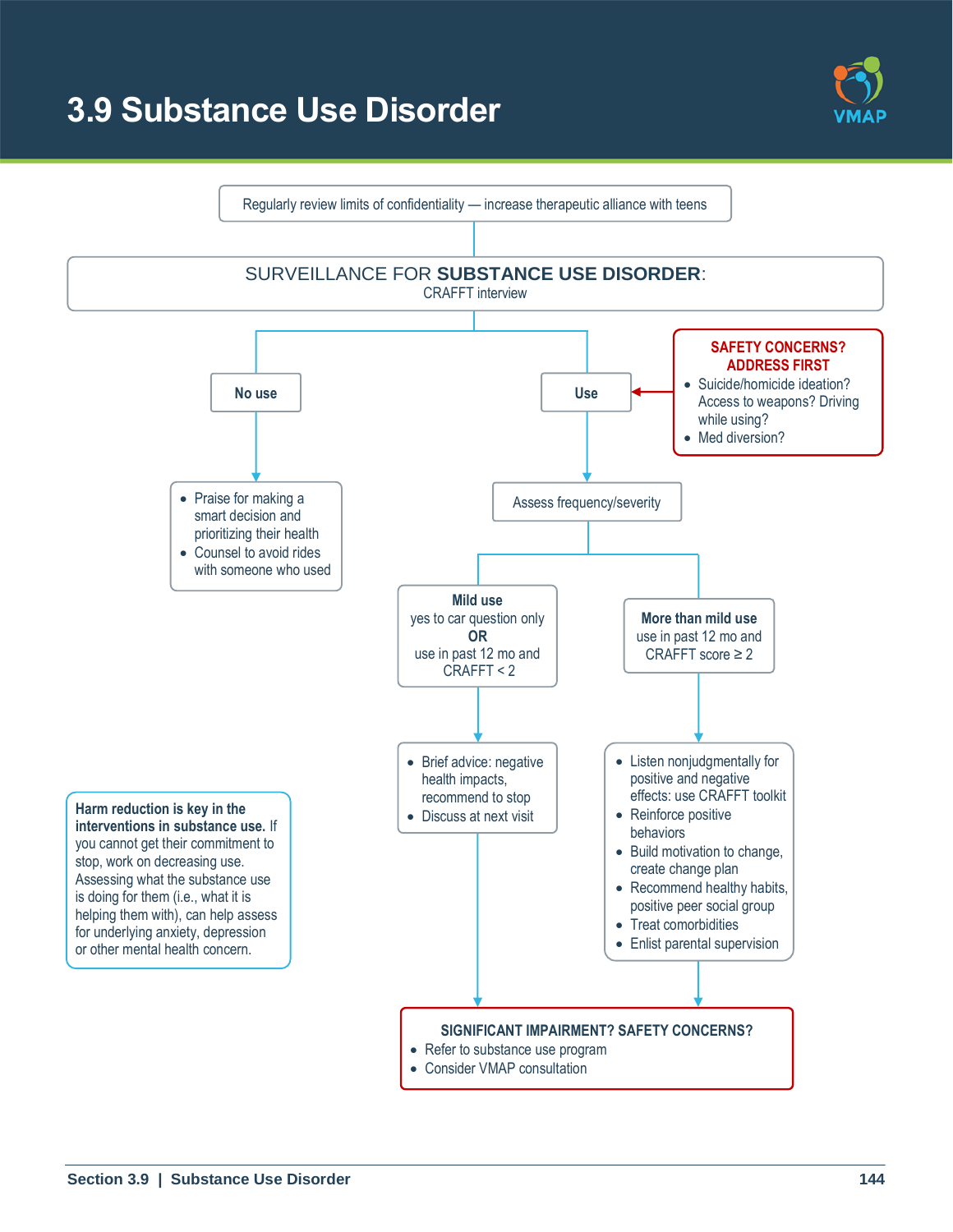## **CRAFFT INTERVIEW**

(to be asked by clinician)

BEGIN: **"I am going to ask you a few questions that I ask all my patients. Please be honest. I will keep your answers confidential."**

| <b>PART A:</b> "During the past 12 months, how many days did you "                                                                                                    |                      |
|-----------------------------------------------------------------------------------------------------------------------------------------------------------------------|----------------------|
| Drink more than a few sips of beer, wine, or any drink containing <b>alcohol</b> ? Say "0" if none.                                                                   | $\#$ of days: $\_\_$ |
| Use any marijuana (cannabis, weed, oil, wax, or hash by smoking, vaping, dabbing, or in edibles), or synthetic<br>marijuana (like K2, Spice)? Say "0' if none.        | $\#$ of days: $\_\_$ |
| Use anything else to get high (like other illegal drugs, prescription or over-the-counter medications, and things that<br>you sniff, huff, or vape)? Say "0" if none. | $#$ of days: $\_\_$  |

#### NEXT: **DID PATIENT REPORT ANY SUBSTANCE USE IN PART A (# of days ≥ 1)?**

• **NO USE** =  $0 \rightarrow$  ask **CAR** question only **TIP:** Clinicians can use the CRAFFT • **ANY USE** ≥ 1 → ask **ALL** questions below questions to identify potential negatives of substance use.**PART B:** Have you ever ridden in a **CAR** driven by someone (including yourself) who was "high" or had been using alcohol or drugs? **NO YES C** Also ask these follow-up<br>questions if score ≥1 in PART A **R** Do you ever use alcohol or drugs to **RELAX**, feel better about yourself, or fit in?  $\Box$  NO  $\Box$  YES *questions if score ≥1 in PART A Also ask these follow-up*   $\blacktriangle$   $\blacktriangleright$  Do you ever use alcohol or drugs while you are by yourself, or **ALONE**?  $\blacktriangleright$   $\Box$  NO  $\blacktriangleright$   $\Box$  YES  $\mathsf{F}$  Do you ever **FORGET** things you did while using alcohol or drugs?  $\Box$  NO  $\Box$  YES Do your FAMILY or FRIENDS ever tell you that you should cut down on your drinking or │ □ NO │ □ YES<br>drug use? **F T** Have you ever gotten into **TROUBLE** while you were using alcohol or drugs?  $\Box$  NO  $\Box$  YES

#### **Two or more YES answers in Part B suggests a serious problem that needs further assessment.**

| <b>Risk Level</b>                                                                                                                     | <b>CRAFFT Score</b>                                                                                          | <b>Clinical Action</b>                                                                                                                                                     |  |
|---------------------------------------------------------------------------------------------------------------------------------------|--------------------------------------------------------------------------------------------------------------|----------------------------------------------------------------------------------------------------------------------------------------------------------------------------|--|
| <b>LOW</b>                                                                                                                            | No use in past 12 months and CRAFFT score of 0                                                               | Provide information about risks of substance use and substance<br>use-related riding/driving; offer praise and encouragement                                               |  |
| <b>MEDIUM</b>                                                                                                                         | No use in past 12 months and "Yes" to car question only;<br>0R<br>Use in past 12 months and CRAFFT score < 2 | Provide information about risks of substance use and substance-<br>use related riding/driving; brief advice; possible follow-up visit                                      |  |
| <b>HIGH</b>                                                                                                                           | Use in past 12 months and CRAFFT score $\geq 2$                                                              | Provide information about risks of substance use and substance-<br>use related riding/driving; brief advice; follow-up visit; possible<br>referral to counseling/treatment |  |
| For additional guidance in using this tool, visit:<br>crafft.org/wp-content/uploads/2021/10/CRAFFT 2.1 Provider-Manual 2021.10.28.pdf |                                                                                                              |                                                                                                                                                                            |  |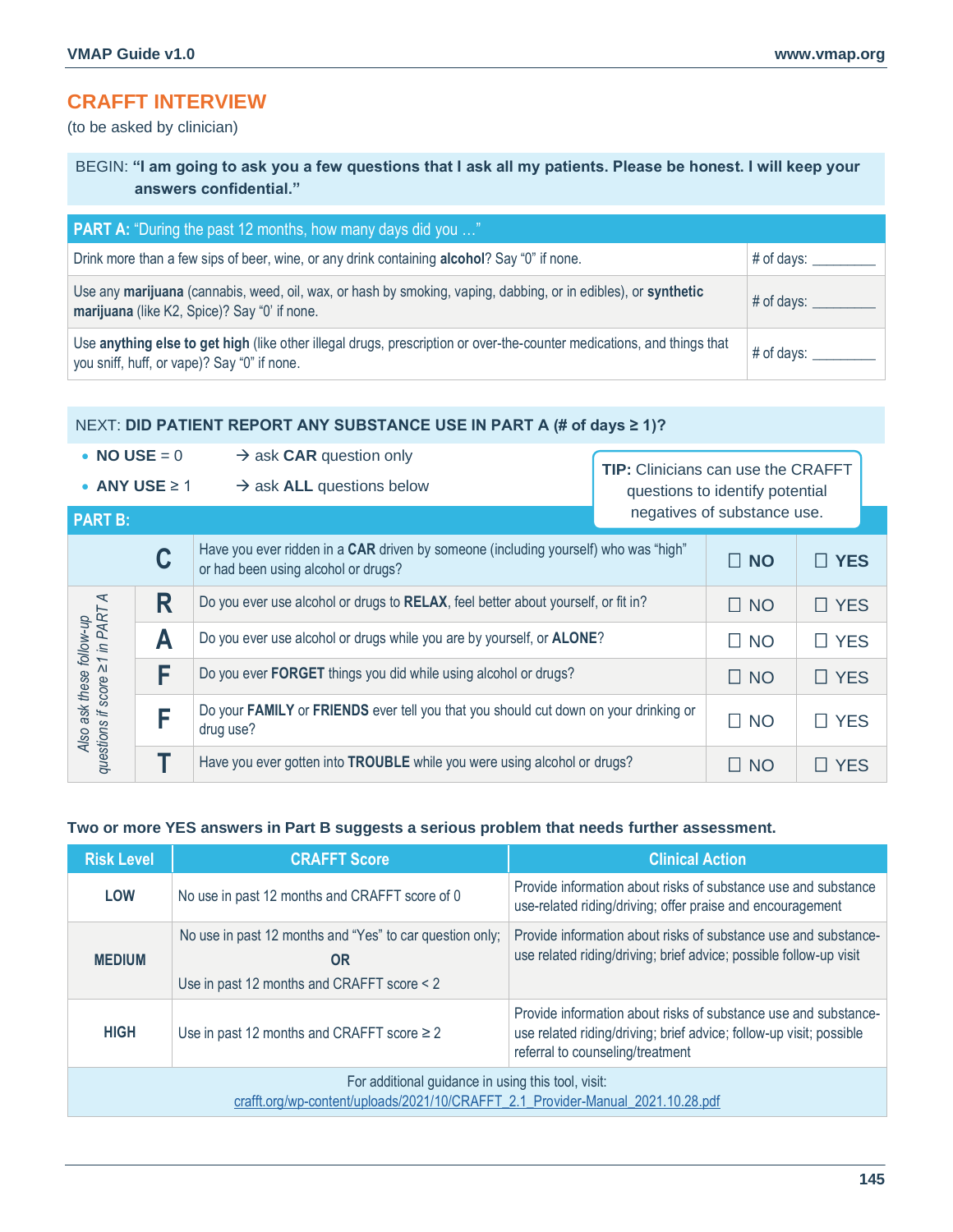## **EVIDENCE-BASED THERAPEUTIC INTERVENTIONS**

*Therapy is the mainstay of treatment in adolescents with substance use disorder.*

### **Outpatient therapy for adolescent SUD**

- Cognitive Behavioral Therapy (CBT)
	- Individual
	- Individual + parent + family
- Adolescent Community Reinforcement Approach
	- CBT and emphasis on identification and engagement in prosocial activities
	- $\bullet$  Individual + family
- Family Based Therapies
	- Functional Family Therapy (FFT)
	- Multi-Dimensional Family Therapy (MDFT)
	- Multisystemic Therapy (MST)
- Motivational Interviewing or Enhancement + CBT
- Contingency Management + CBT or Family Based Therapies
- 12-step approaches specifically for adolescents (with EBT elements)

## **Levels of care**

- Early brief intervention
	- [Screening, Brief Intervention, and Referral to Treatment \(SBIRT\)](https://www.sbirt.care/tools.aspx)
- Outpatient treatment main level of care
- Intensive Outpatient and Partial Day Hospitalization
- Residential or Inpatient Treatment
- Medically Managed Intensive Inpatient Treatment

#### **Referral resources**

- Virginia's **Community Services Boards** (CSB) provide treatment for substance use and addiction (in addition to mental health issues, and intellectual and developmental disabilities). To locate a CSB by locality, [click here.](https://dbhds.virginia.gov/community-services-boards-csbs)
- The federal **Substance Abuse and Mental Health Services Administration (SAMHSA)** treatment locator [website](https://findtreatment.samhsa.gov/) includes provider search by type and zip code.
- **VMAP** [\(www.vmap.org\)](http://www.vmap.org/) can assist providers with identifying resources local to their patients.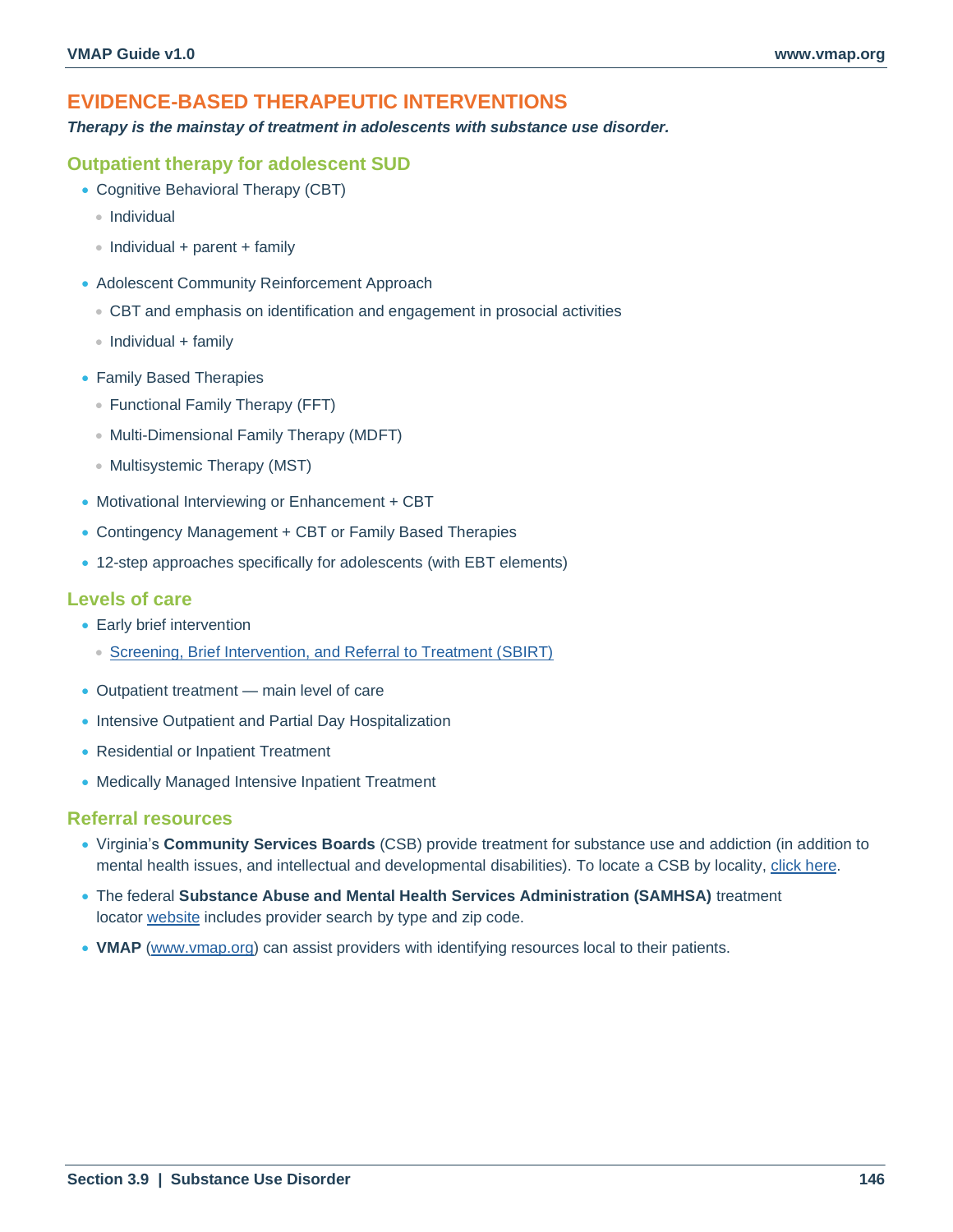## **MEDICATION GUIDANCE**

- The only FDA-approved medication for any substance use disorder in adolescents is buprenorphine, for ages 16 and up, for opioid use disorder.
	- **SAMSHA-approved certification required to prescribe**; see [SAMHSA website](https://www.samhsa.gov/medication-assisted-treatment/medications-counseling-related-conditions/buprenorphine) for additional information.
- For marijuana use disorder in adolescents and young adults below around age 21, a substance use program may consider use of n-acetylcysteine 1200mg twice daily which has been shown to decrease marijuana use in this population, but this is not FDA approved.

| <b>Substance of abuse</b> | <b>Medication</b> | FDA approved? | <b>Works?</b>                     | <b>Dosing</b>      |
|---------------------------|-------------------|---------------|-----------------------------------|--------------------|
| Opioid use disorder       | buprenorphine     | Yes, age 16+  | Yes                               | 4-8mg, up to 16mg  |
| Marijuana use disorder    | n-acetylcysteine  | <b>No</b>     | Yes - adolescents to<br>early 20s | 1200mg twice daily |

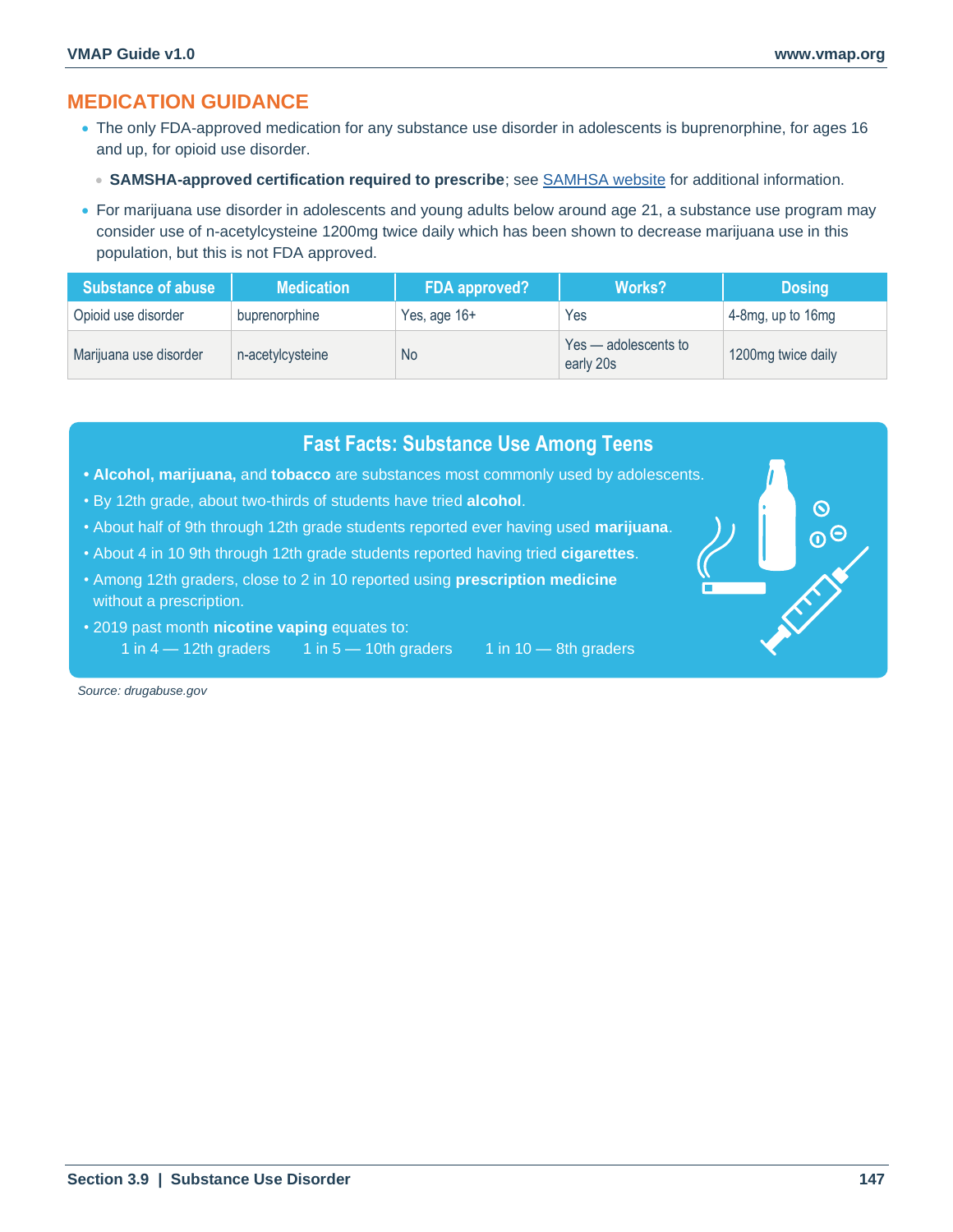## **CLINICAL PEARLS & RECOMMENDED RESOURCES**

## **Family tips**

- Substance use disorder impacts the individual and the family. Family support (e.g., support groups like Al-Anon or Nar-Anon) can be helpful.
- Families should set expectations for their child's behaviors, including not using substances.

## **Provider tips**

- Motivation changes frequently for adolescents. Follow up frequently. Use motivational interviewing techniques such as exploring life goals (e.g., career) or shorter-term goals (e.g., sports team) can give clinician a starting point and promote continued commitment to change.
- Families should consider seeking psychiatric treatment if concerned about medical complications or concerning responses to intoxication.
- Families should call the police if the individual is engaging in dangerous behaviors. This can be difficult for families to do, but can also be important for safety.
- Parent involvement is often crucial for keeping a child engaged in treatment. It can be helpful to reinforce the child's willingness to have open and honest communication with their parents about substance use.

## **References and resources**

• **SAMHSA National Helpline: 1-800-662-HELP (4357)**

A free, confidential, 24/7, 365-day-a-year treatment referral and information service (in English and [Spanish\)](https://www.samhsa.gov/node/1127287) for individuals and families facing mental and/or substance use disorders

- **SAMHSA Behavioral Health Treatment Services Locator:** [findtreatment.samhsa.gov/](https://findtreatment.samhsa.gov/)
- **SBIRT: Screening, Brief Intervention, and Referral for Treatment for Substance Use** clinician tools: [www.sbirt.care/tools.aspx](https://www.sbirt.care/tools.aspx)
- **healthychildren.org substance use resources for families:** [www.healthychildren.org/English/ages-stages/teen/substance-abuse/](http://www.healthychildren.org/English/ages-stages/teen/substance-abuse/Pages/default.aspx)
- American Academy of Pediatrics Section on Tobacco Control resources:
	- [E-Cigarettes and Vaping: What Clinicians Need to Know](https://downloads.aap.org/RCE/ENDShandout_Clinicians.pdf)
	- [E-Cigarettes and Vaping: What Parents Need to Know](https://downloads.aap.org/RCE/ENDShandout_Parents.pdf)
	- [JUULing: What Pediatricians and](https://www.mtpeds.org/site/wp-content/uploads/2019/10/AAP-JUUL-Factsheet-1.pdf) Families Need to Know
- Chung, T. & Bachrach, R.L. (2019). *Substance use problems*. In Prinstein, M.J., Youngstrum, E., Marsh E.J., & Barkley (Eds), *Treatment of Disorders in Childhood and Adolescence*. New York, NY: Guilford Press.